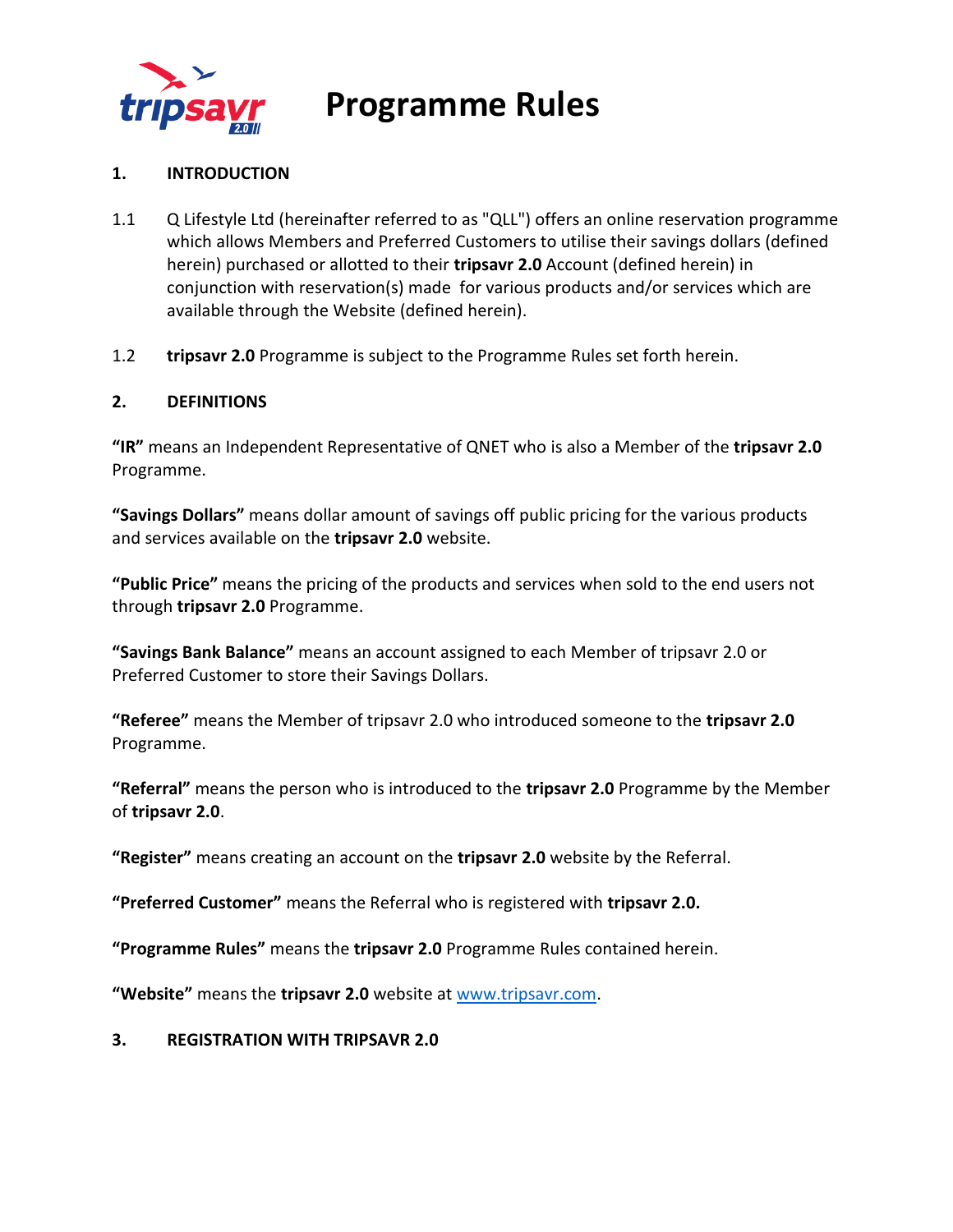

- 3.1 If you are being referred to the **tripsavr 2.0** Programme by the IR, you will receive an invitation email providing you a link and an activation code to register on the **tripsavr 2.0** website.
- 3.2 Using the link to [www.tripsavr.om,](http://www.tripsavr.om/) click on **Activate** and under **Registration for Preferred Customer**, enter all the required fields including the activation code provided.
- 3.3 Once the registration is successful, your account is created and you will officially become the Preferred Customer of **tripsavr 2.0**. You are required to provide some personal information in order to complete your profile on your account.
- 3.4 No fee is required for registration.
- 3.5 Each time you want to access your **tripsavr 2.0** account, you will sign in with the email address and password you entered during your registration.

### **4. VALIDITY OF TRIPSAVR 2.0 ACCOUNT**

- 4.1 Your **tripsavr 2.0** account is valid for six (6) months from the date of registration as a Preferred Customer.
- 4.2 To continue with **tripsavr 2.0** Progamme after expiration, please contact you Referee.

### **5. SAVINGS DOLLARS & SAVINGS BANK**

- 5.1 Savings Dollars will provide you specific dollar amount of savings off the public price for accommodations and other travel related products and services offered in [www.tripsavr.com.](http://www.tripsavr.com/)
- 5.2 Savings Dollars may be acquired from your Referee or you may purchase Top Up from the **tripsavr 2.0** website.
- 5.3 The Savings Dollars acquired may be returned at any time as long as your **tripsavr 2.0** account is valid and active.
- 5.4 QLL will not be liable or responsible for any losses, claims or damages whatsoever suffered by anyone in connection with the acquisition of Savings Dollars between the Member and Preferred Customer of **tripsavr 2.0**.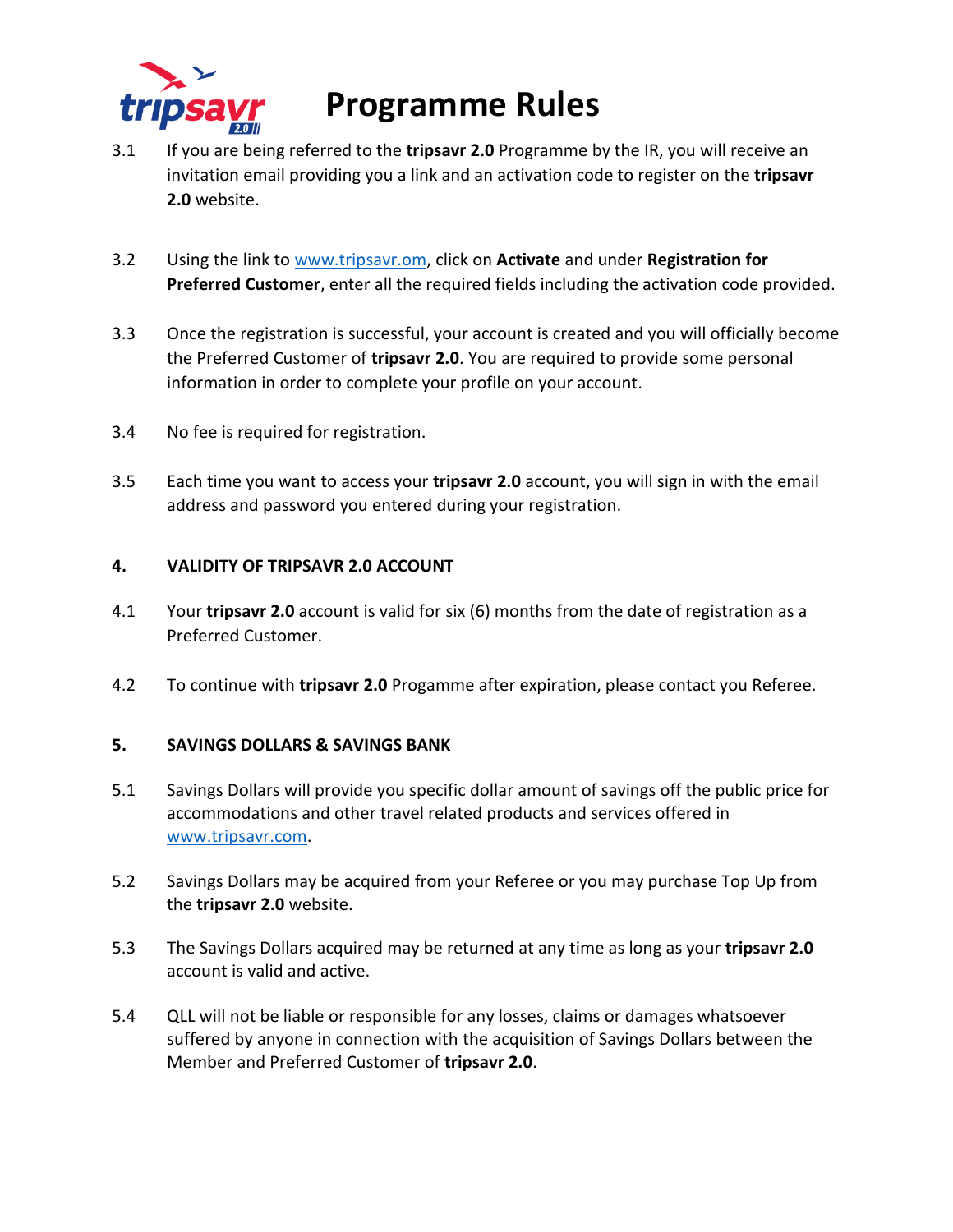

- 5.5 The Savings Dollars are deposited into your Savings Banks of your **tripsavr 2.0** account. You will be able to see you Savings Bank balance once you login to your account in **tripsavr 2.0** website.
- 5.6 The Savings Dollars can be used in conjunction with reservation(s) made on the **tripsavr 2.0** website.
- 5.7 The Savings Dollars in your Savings Bank will be utilised on a first-in, first-out basis.

## **6. HOW THE TRIPSAVR 2.0 PROGRAMME WORKS**

- 6.1 Each time when you do a search on the **tripsavr 2.0** website, the dollar amount of savings off the public price will be displayed on the website with the products and services offered.
- 6.2 When making a reservation, you will pay the reduced price between the public price and savings dollars. Once the reservation is paid, the amount of Savings Dollars will be deducted from your Savings Bank. The balance remaining in your Savings Bank can be used for other reservations until your Savings Bank balance is zero or until your account expires.
- 6.3 Savings Dollars of products and services found in the **tripsavr 2.0** website are subject to change without notice and only savings posted at the time when a reservation is booked and confirmed will be honoured.

### **7. PURCHASING ADDITIONAL SAVINGS DOLLARS**

- 7.1 In the event your Savings Bank Balance is low or zero, you may Top Up your Savings Dollars from the **tripsavr 2.0** website or acquire it from your Referee.
- 7.2 Savings Dollars Top Up is available for purchase in the **tripsavr 2.0** website:

| SAVINGS DOLLARS TOP UP IN TRIPSAVR.COM |                     |
|----------------------------------------|---------------------|
| <b>TOP UP PRICING</b>                  | <b>INCLUSIONS</b>   |
| USD45.00                               | 100 Savings Dollars |

7.3 Payment for the Savings Dollars Top up can be made using a valid credit card such as Visa or Master Card.

### **8. CANCELLATION AND REFUND POLICY**

8.1 Savings Dollars Top Up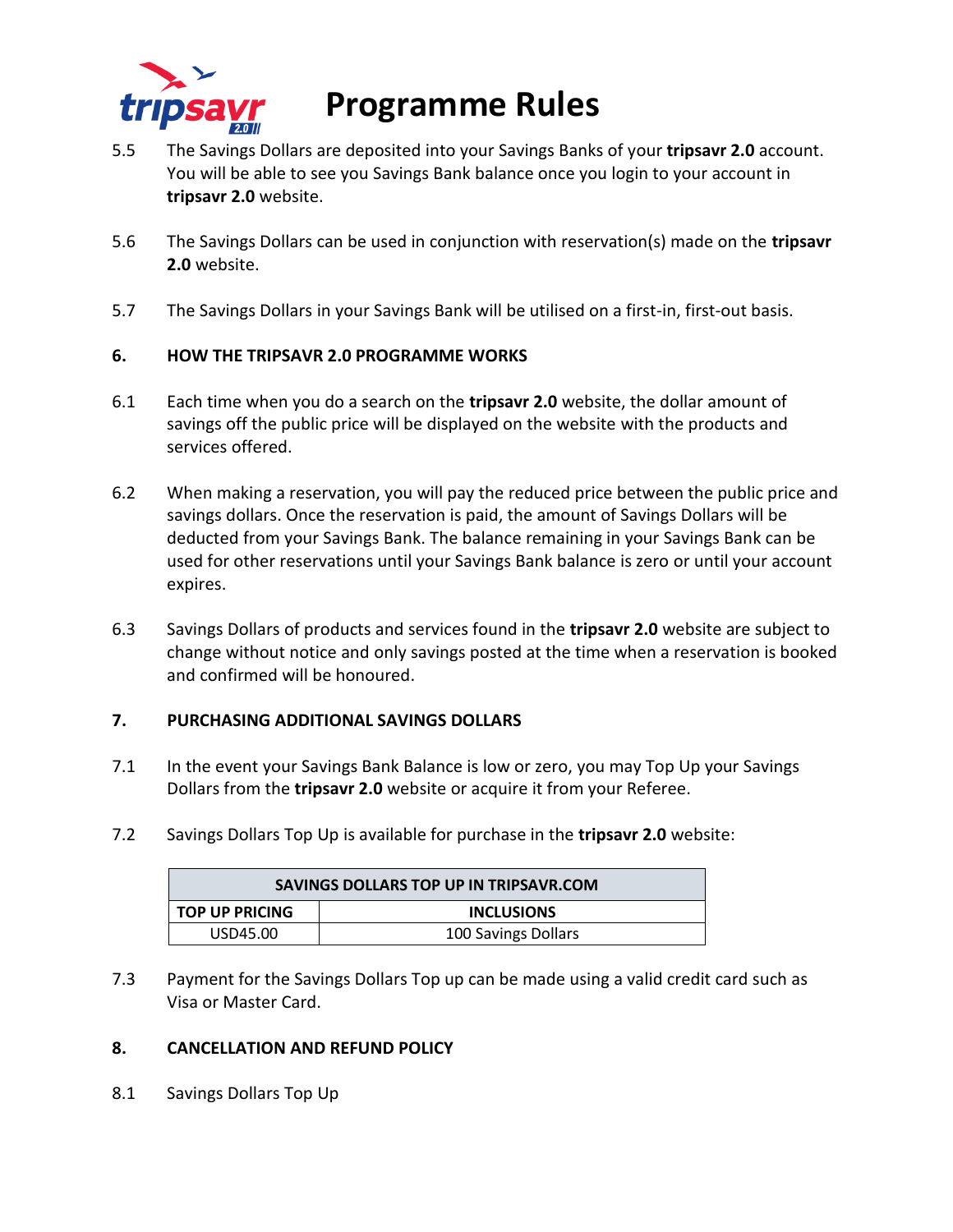

- a. Any unused Savings Dollars Top Up purchased from the **tripsavr 2.0** website can be cancelled and refunded within 7 days from the date of purchase, subject to the terms and conditions stipulated at the point of purchase.
- b. There shall be no refund if the Savings Dollars Top Up is being utilised in part or full.
- c. To process a refund, please email t[o customercare@tripsavr.com.](mailto:customercare@tripsavr.com)

### **9. RESERVATION ON TRIPSAVR 2.0 WEBSITE**

- 9.1 All reservations made on the **tripsavr 2.0** website are subject to availability and strictly on a first-come, first-served basis.
- 9.2 Each reservation has a unique set of conditions and cancellation policy imposed by the relevant Merchant supplying the products and services and it must be agreed upon prior to confirmation.
- 9.3 Please be sure to carefully review all terms and conditions when booking on **tripsavr 2.0** website, paying special attention to the terms for nationality and/or country of residence that can affect certain hotel rates in certain countries. In some circumstances, it is possible you and/or your guest(s) will not be allowed to check in and you may be asked to pay additional fees at the point of check-in.
- 9.4 In some destinations, you and/or your guest(s) may be asked to pay additional taxes or surcharges imposed by the local government of the city. These charges may or may not be made known during the point of reservation on the **tripsavr 2.0** website.
- 9.5 Once a reservation is booked and confirmed, it cannot be changed or modified.
- 9.6 Each reservation must be paid using a valid credit card such as Visa or Master Card and must be paid at the point of booking.
- 9.7 Accommodation
	- a. The check-in and check-out time may vary from one accommodation to another. You will be advised on the timing by the respective Merchants upon confirmation of the reservation.
	- b. You must comply with the maximum occupancy imposed by the respective Merchants.
	- c. The age limit for children may vary from one accommodation to another. Further details can be obtained from the respective Merchants.
	- d. You and your guest(s) shall be personally liable for payment of all personal charges derived from the use of the accommodation.
	- e. Personal charges may include but not limited to:
		- i. charges related to the use of the telephone incurred by you and/or your guest(s)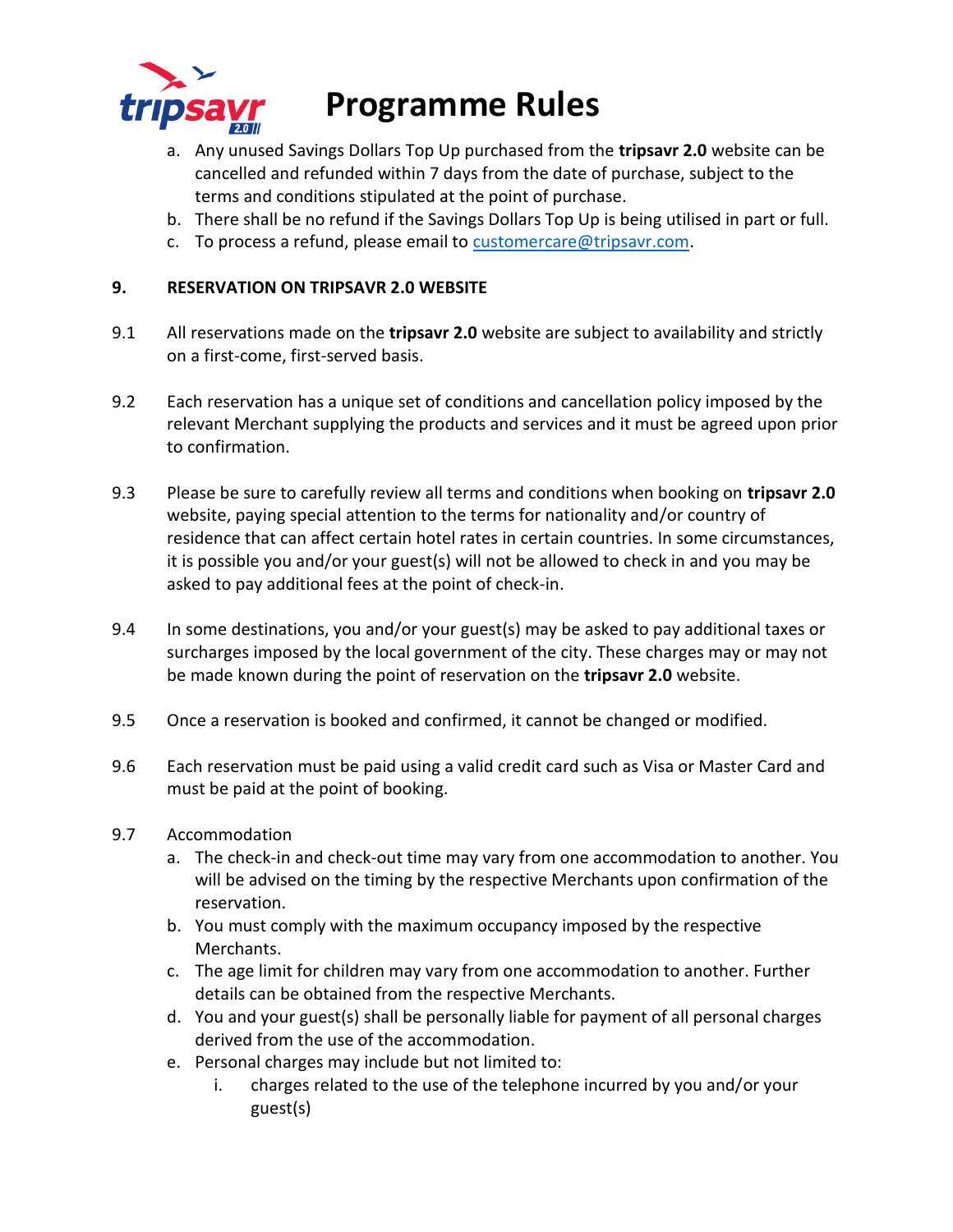

- ii. charges for consumption of food and beverages incurred by you and/or your guest(s)
- iii. any incidentals requested by you and/or your guest(s)
- iv. any special services or supplies attributable to you and/or your guest(s) related to the occupancy of accommodation units or the use of other benefits
- v. the cost of replacing or repairing any damage to the accommodation unit, common furnishings, or the common areas due to loss or damage caused by you and/or your guest(s)
- vi. any charges or expenses incurred as a result of negligence or intentional act by you and/or your guest(s)
- vii. the cost of additional services contracted by you and/or your guest(s)
- viii. any charges, costs or government taxes and fees which have been clearly stated as not being included as part of the reservation. The collection of these charges will be due and payable at check-out and must be guaranteed by an imprint of a credit card or cash whichever requested by the respective Merchant or hotel accommodation operator during check-in.
- 9.8 Travel Advisory
	- a. You shall be solely responsible in ensuring that you have valid travel documents such as passports and visas. Further details required may be provided by the respective Merchant upon confirmation or at the point of reservation. Please read the requirements carefully before proceeding with the reservation.
	- b. Prices for travel packages exclude personal/travel insurance, visa fee (if required), room service, optional tours, tour guide and/or driver tipping and all personal expenses unless otherwise stated.
	- c. You and/or your guest(s) must strictly comply with the terms and conditions of the respective Merchant (travel agent or tour operator).
- 9.9 Car Rental
	- a. You shall be solely responsible to ensure that the driver for the car rental has a valid driving or international driving licence (if required).
	- b. Renters will be required to present a valid, acceptable credit card in the renter's name at the point of vehicle pick-up for security deposit and validation purposes.
	- c. Prices for car rental exclude personal insurance, fuel charges, delivery services and other services. Please consult the respective Merchant for further details.
	- d. You and/or your guest(s) must strictly comply with the terms and conditions of the respective Merchant (car Rental Company or owner).
	- e. Minimum age requirements may vary by vehicle and pick-up location.

## **10. RESERVATION CANCELLATION AND REFUND POLICY**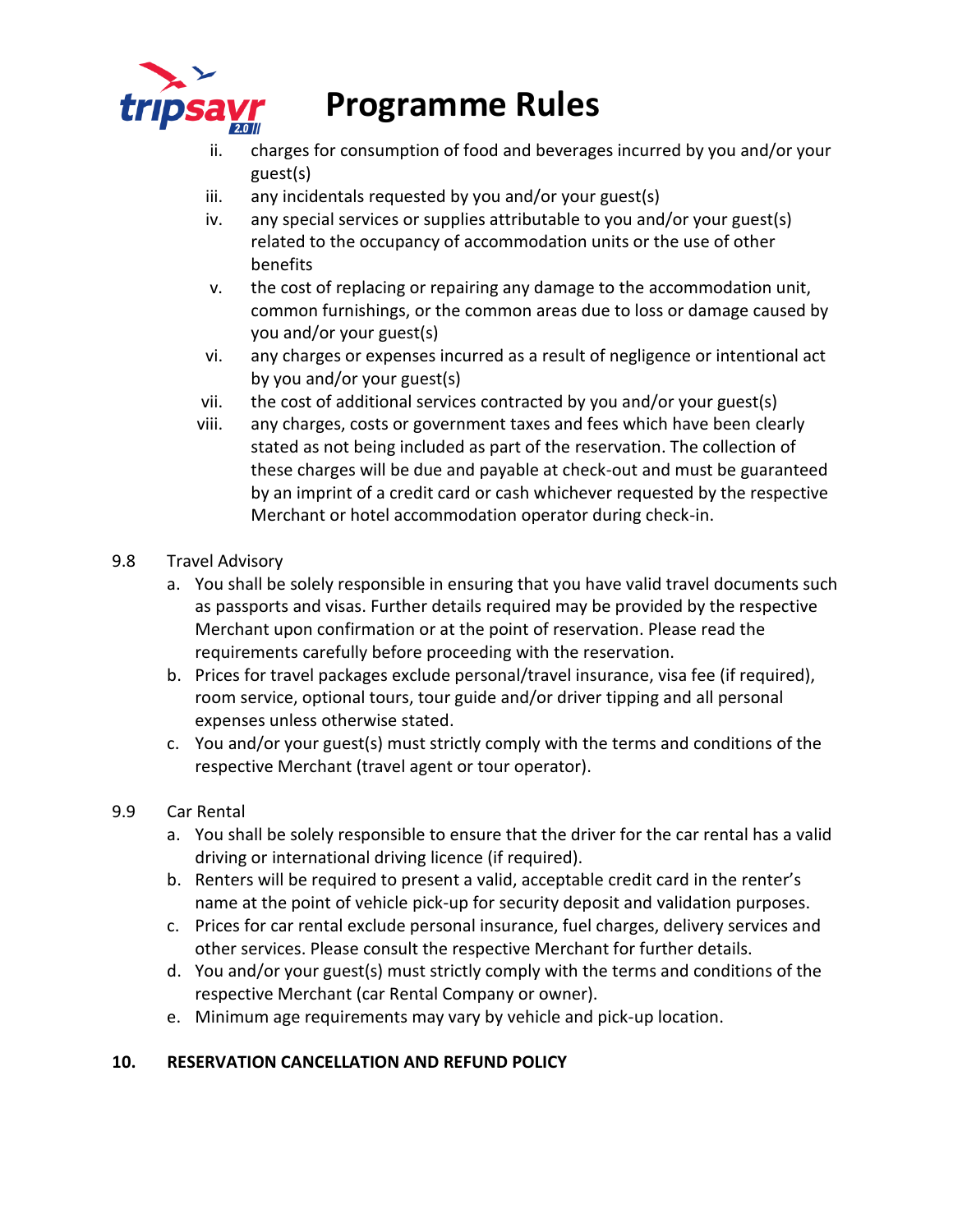

- 10.1 Confirmed reservation may be cancelled subject to the terms and conditions imposed by the relevant Merchant. Cancellation fees in part or full may apply.
- 10.2 All cancellation must be submitted online by logging into your account on **tripsavr 2.0** website and click on **My Dashboard**, select **View Reservation**, then click on the word **Cancel** next to the reservation you want to cancel.
- 10.3 Once an existing reservation is cancelled, it cannot be reinstated.
- 10.4 Should there be any balance left after deduction of the same as a result of the cancellation of a reservation, it shall be refunded to your credit card within  $4 - 8$  weeks.
- 10.5 There shall be no refund of the Savings Dollars used.
- 10.6 No refund will be given for no-show(s), early check-out(s) or unutilised night(s).

#### **11. BEST PRICE GUARANTEE**

- 11.1 Each deal for the products and services in the **tripsavr 2.0** website is backed by a Best Price Guarantee.
- 11.2 After placing a reservation on the **tripsavr 2.0** website and if you find cheaper pricing online, simply submit a claim within 24 hours from the time you place the reservation. **tripsavr 2.0** will match the price and refund you 110% of the difference, subject to the terms and conditions of the Best Price Guarantee Program.
- 11.3 Terms and conditions of the Best Price Guarantee Program are available in the **tripsavr** website under **Guarantee**.

### **12. GENERAL OBLIGATIONS OF THE TRIPSAVR 2.0 PREFERRED CUSTOMER**

The **tripsavr 2.0** Preferred Customer shall:

- 12.1 Comply with the provisions of the **tripsavr 2.0** Programme Rules, Terms and Conditions of the **tripsavr 2.0** products, the reservation procedures and any policies issued by any hotels, tour operators, merchants and/or suppliers of any other benefits included in the **tripsavr 2.0** Programme.
- 12.2 Together with their guests and invitees, comply with all provisions, rules, internal regulations, statutory regulations, laws, ordinances, proclamations, decrees or conditions of any licence or permit relating to the use of lodging units or any other benefits, which may be in force from time to time. In the event that any **tripsavr 2.0**  Preferred Customer and/or their guests and invitees may breach the above-mentioned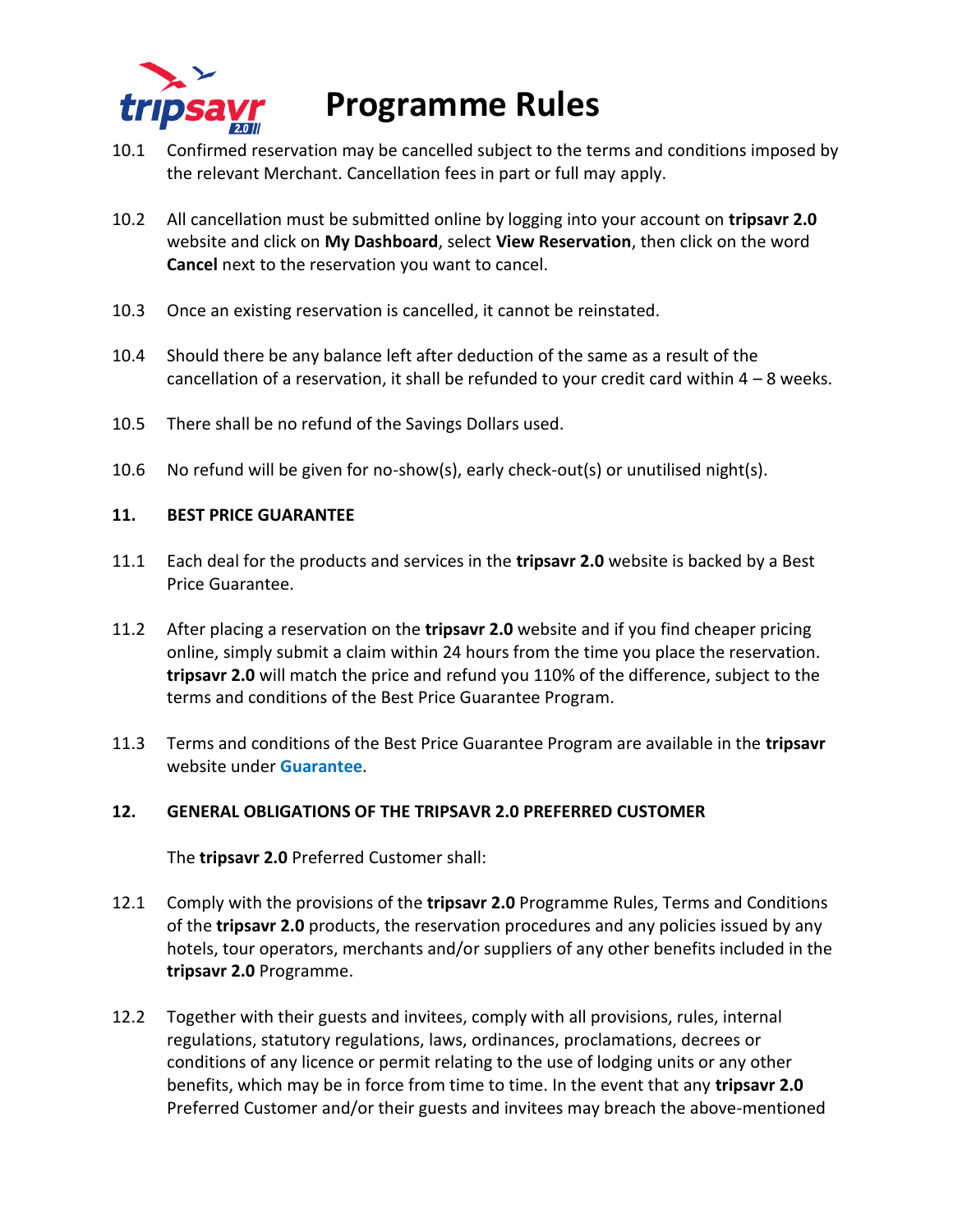

provisions, the **tripsavr 2.0** Preferred Customer shall be considered responsible and be subject to any penalties established by the Merchant. QLL shall in no case be responsible for the actions, omissions or misconduct of any **tripsavr 2.0** Preferred Customer and/or their guests and invitees at any time, while using the lodging units and/or other benefits.

- 12.3 Pay any required payments, penalties, bills or fees due to QLL or participating Merchants that may be incurred from the purchase of any **tripsavr 2.0** products and services.
- 12.4 Promptly notify **tripsavr 2.0** Customer Care department of any change in the personal information, including but not limited to, email address, permanent address or telephone numbers in writing t[o customercare@tripsavr.com.](mailto:customercare@tripsavr.com)

### **13. TRANSFER OF USER**

13.1 The **tripsavr 2.0** Preferred Customer is not allowed to transfer his/her rights to third party.

#### **14. NOTICES**

- 14.1 All notices or other communication or processes given or made herein shall be in writing and email to [customercare@tripsavr.com.](mailto:customercare@tripsavr.com)
- 14.2 Place of service may be at different address as either duly ordered by the court of competence of the address notified in writing by one party to the other.

#### **15. TERMINATION**

- 15.1 QLL shall have the sole discretion to revoke or suspend all rights and/or any **tripsavr 2.0**  account, which may have been issued to a **tripsavr 2.0** Preferred Customer if a Preferred Customer is in breach of any of the provisions set out in this Programme Rules.
- 15.2 Additionally, QLL shall have the right to terminate the **tripsavr 2.0** Programme by providing written notice to its Preferred Customer six (6) months in advance of the **tripsavr 2.0** Programme termination. In that event, the right to use the Savings Dollars may end six (6) months after the termination notice.
- 15.3 QLL may terminate the **tripsavr 2.0** Programme earlier in whole or part in any jurisdiction(s) if required to do so by applicable law.

#### **16. FORCE MAJEURE**

QLL shall not be liable in damages for any delay or default which is caused by conditions or events beyond its control, including but not limited to Acts of God, governmental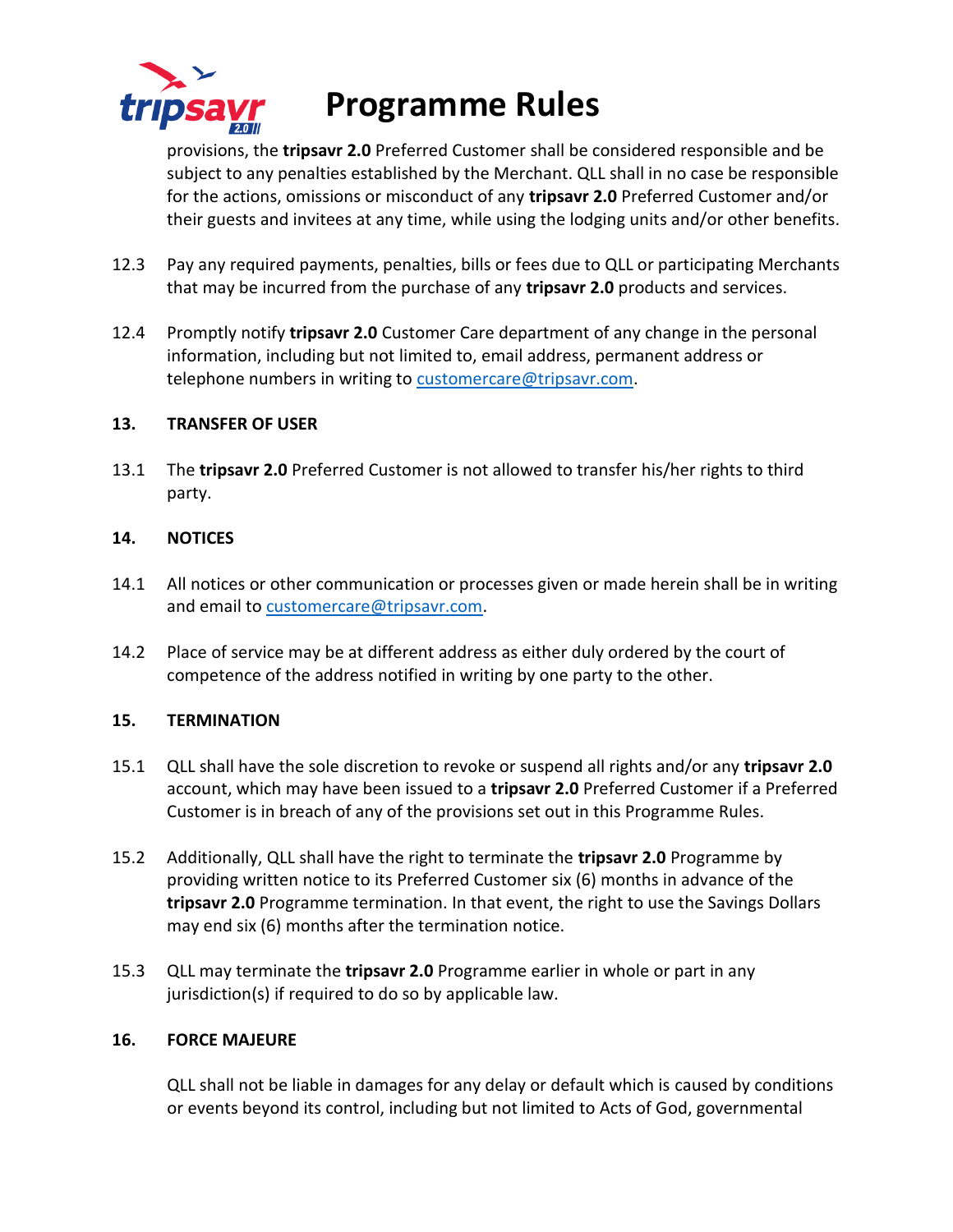

restrictions, terrorist attacks/events, continuing domestic or international problems such as war or insurrections, strikes, fires, floods, work stoppages, embargoes, and/or lack of materials.

### **17. PERSONAL DATA POLICY**

Refer to the website's **Privacy Policy**.

### **18. MISCELLANEOUS**

- 18.1 The Programme Rules stated herein constitute the entire agreement between QLL and the **tripsavr 2.0** Preferred Customer. All obligations of the **tripsavr 2.0** Preferred Customer herein shall be joint and several.
- 18.2 The Programme Rules are legally binding. The **tripsavr 2.0** Preferred Customer is deemed to have read and accepted these Programme Rules once he/she utilises the Savings Dollars in the **tripsavr 2.0** Account.
- 18.3 The Programme Rules constitutes the entire understanding of the parties relating to the subject matter of the Programme Rules and supersedes, cancels and replaces all prior agreements between the parties which relate to the same subject matter whether written, oral, implied or which would be inferred from the correspondence, oral statements or conduct of the parties.
- 18.4 QLL may revise and amend these Programme Rules without prior notice to the **tripsavr 2.0** Preferred Customer.
- 18.5 Failure on the part of either of the parties to exercise or enforce any right conferred by the Programme Rules shall not be deemed to be a waiver of any such right or operate so as to bar the exercise or enforcement thereof at any time.
- 18.6 Nothing in the Programme Rules shall create or be deemed to create a partnership or a joint venture between the parties, or to establish a relationship of a principal and an agent or any other relationship of a similar nature between the parties.
- 18.7 The Programme Rules shall be governed by and construed in accordance with the laws of Singapore.
- 18.8 If any provision of the Programme Rules is held to be void and/or unenforceable for any reason, it shall be severed without impairing or affecting any other provision of the Programme Rules and/or in order to achieve the intent of the parties to the extent possible. In any event, all other provisions of the Programme Rules shall be deemed valid and enforceable to the full extent possible.